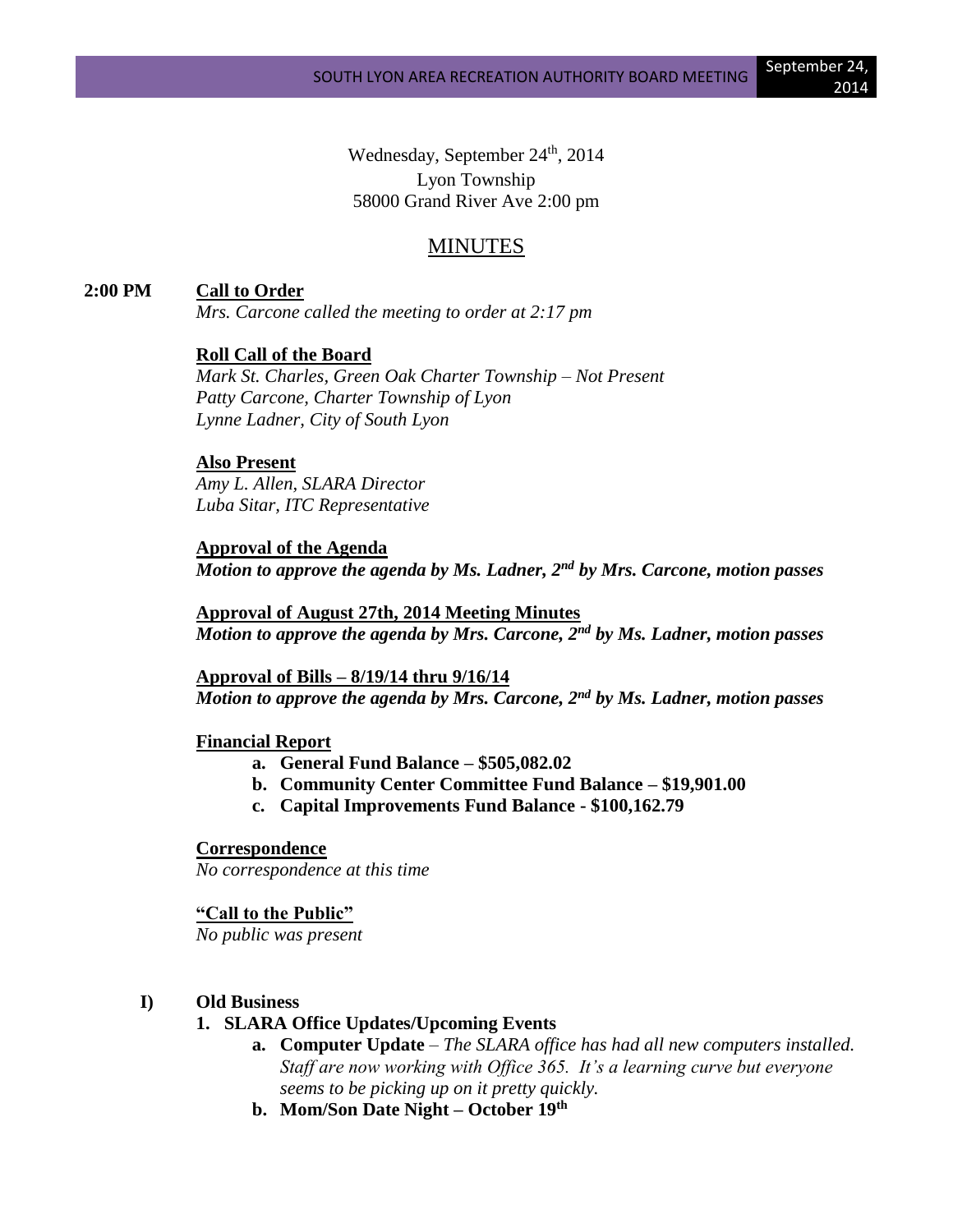- **c. Chamber of Commerce Business Expo – Oct. 25th**
- **d. Candy Cane Hunt – December 6th**
- **e. MRPA Conference – February 10th – 13th in Lansing** *– Mrs. Allen let the board know that she will be attending the Michigan Recreation and Parks Association Conference in Lansing in February. Carrie Hill and John Hines will also be attending as both are relatively new to their positions. MRs. Carcone expressed her opinion that having staff attend conferences and trainings is very important.*

## **2. Member Updates**

- **a.** *City of South Lyon – Audit is taking place today. Pumpkinfest is this weekend. There will be various street closures.*
- **b.** *Green Oak Township – None at this time.*
- **c.** *Lyon Township – None at this time.*

## **II) New Business**

## **1. ITC Sponsorship Renewal – Luba Sitar**

*Ms. Sitar introduced herself to the board. She works with ITC in dealing with vegetation in the power line corridors. She used to work with the DNR at Island*  Lake. She is looking to bring awareness to local communicates and residents about *the transmission of energy in our areas. ITC is currently a sponsor with the SLARA and looking forward to continuing to work together to bring awareness of ITC to the South Lyon area residents.* 

*ITC has also created their own anti-terrorism program called "ITC Eyes & Ears" that encourages residents to report suspicious activity at local substations to authorities.*

#### **2. Audit – Pfeffer \* Hanniford \* Palka Reoprt**

*Mr. Pfeffer presented the SLARA 2013-2014 audit to the board. He shared with the board that he has been impressed with the SLARA office and how well they have been handling the financials and programs in the past few years. The audit this year only took a half day onsite to complete.* 

*Mrs. Allen thanked Mr. Pfeffer for all his help throughout the year with various questions she has presented to him.* 

*Motion by Mrs. Carcone to accept and approve the 2013-2014 SLARA Audit as presented by Pfeffer, Hanniford & Palka.* 

*Ms. Ladner seconds the motion, motion passes.*

#### **3. Audit Contract 2015-2017 with Pfeffer \* Hanniford \* Palka Approval**

*Pfeffer, Hanniford & Palka presented a contract for audit services for the next three fiscal years. The rate for audits has remained at \$5,500 for the past five years with no increases. Rates will be increases slightly for the next three service years.*